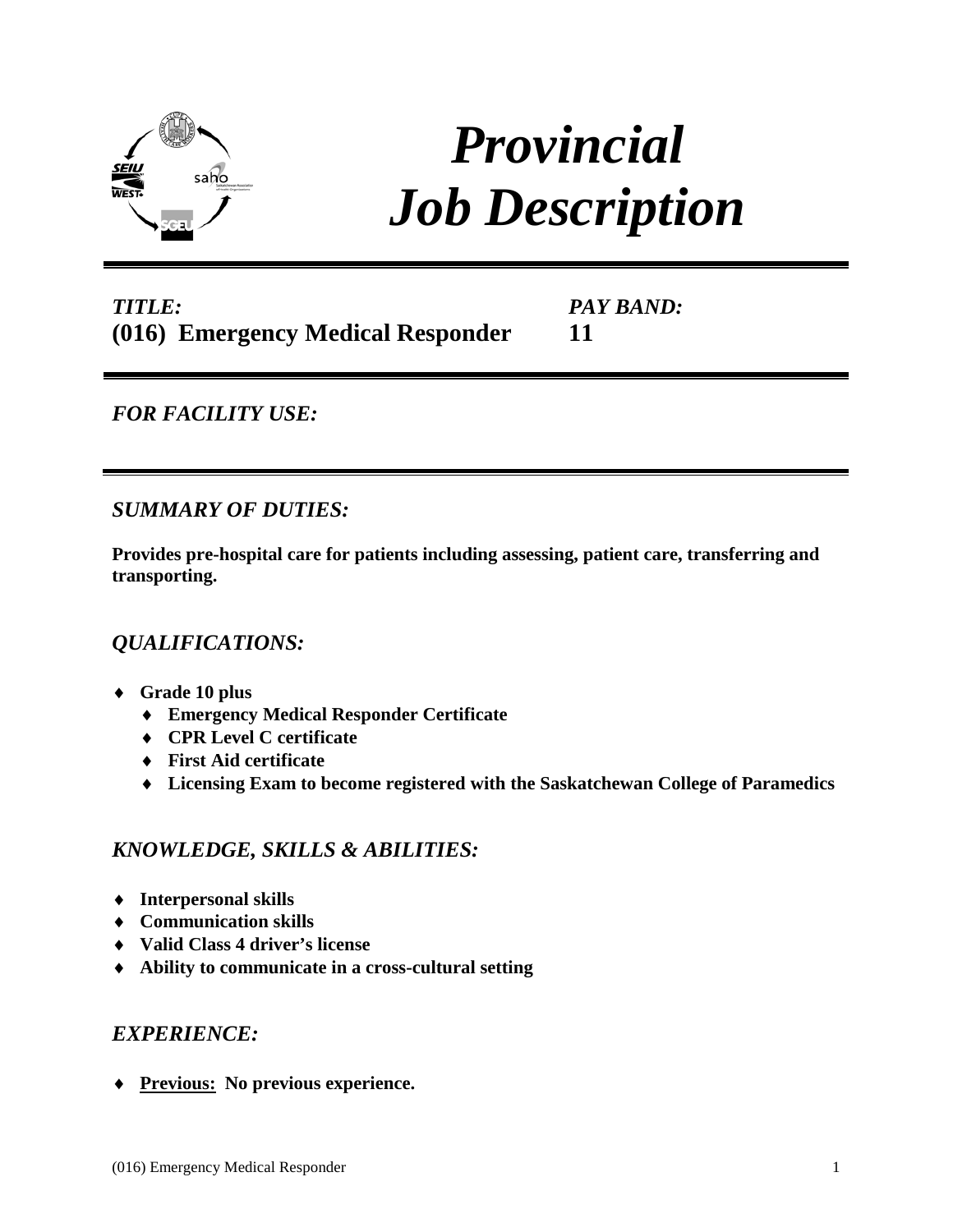## *KEY ACTIVITIES:*

#### **A. Patient Care**

- ♦ **Assists Emergency Medical Services personnel.**
- ♦ **Assesses patient; obtains patient health information.**
- ♦ **Obtains baseline vital signs (e.g., blood pressure, pulse, pupils, skin colour, temperature).**
- ♦ **Documents assessments, treatments and/or care.**
- ♦ **Immobilizes patient (e.g., C-spine, backboard).**
- ♦ **Lifts and moves patients.**
- ♦ **Administers oxygen and other medications as per protocol.**
- ♦ **Applies/assists with treatment as per protocol.**

#### **B. Patient Transport**

- ♦ **Transports patients to health facilities.**
- ♦ **Communicates with dispatch.**

#### **C. Related Key Work Activities**

- ♦ **Checks fluid levels and lights of unit.**
- ♦ **Checks operation of communication equipment.**
- ♦ **Washes and disinfects unit, inside and out.**
- ♦ **Keeps trip sheet current.**
- ♦ **Re-stocks medical and triage/trauma supplies/equipment in units.**
- ♦ **Performs general housekeeping duties in EMS base/work area and garage.**
- ♦ **May show others how to perform tasks or duties by familiarizing new employees with the work area and processes.**